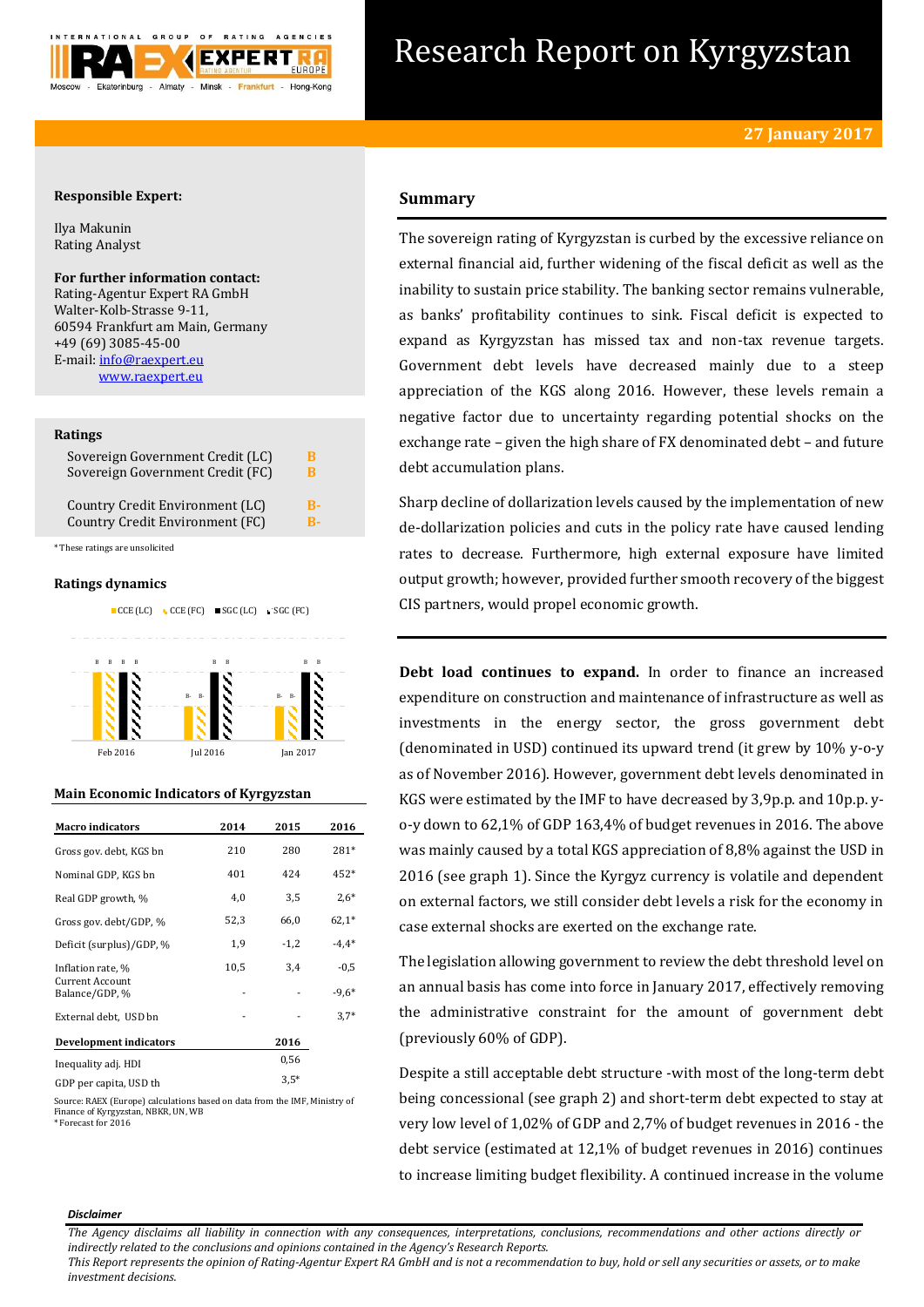

**Graph 1:** Government debt metrics



Source: RAEX (Europe) calculations based on data from the IMF and NBKR

**Graph 2:** Government debt structure



Source: RAEX (Europe) calculations based on data from the Ministry of Finance of Kyrgyz Republic Internal debt · External debt · Soft loans · Other loans

#### **Graph 3:** De-dollarization and monetary policies



Source: RAEX (Europe) calculations based on data from the NBKR

of debt service, may worsen the credit risk position of the sovereign, decreased level of which is already reflected by the market in rather high 5Y government bond yield of 18,1% in November 2016.

**Fiscal imbalance is developing.** The IMF has estimated the fiscal deficit at 4,4% in 2016 (against 4,5% budgeted), which represents a 3,2p.p. expansion since the end of 2015. On the revenue side, the government has collected 7,6% less in taxes and 23,6% less in non-tax revenues by November 2016 compared to what has been budgeted. This can be explained by a decrease in the levels of production growth, reduction of the trade turnover, new tax exemptions, as well as non-reception of instalments from network operators. At the same time, the government has expended only 80% of what had been budgeted by November 2016. In our view, the degree to which the budget revenue collection measures are exercised, including improvement of the tax collection policy, will be of a paramount importance in order to sustain the budget deficit at minimum levels.

**Monetary targets have not been met.** The National Bank of the Kyrgyz Republic (NBKR) has not managed to stabilize inflation (it reached -0.5% y-o-y in December 2016) and missed its inflation target (between 5-7%).

The negative inflation has been a result of decreasing food prices (food products deflation reached 5% in December 2016) and very low increase in prices of non-food products, which have been strongly impacted by the exchange-rate pass-through. The effect of the latter is dominated by lower price of imports (imports estimated at 55,9% of GDP in 2016), controlled by stronger KGS, which appreciated by 8.8% y-o-y against the USD in 2016, contributing to a 10,6p.p. lower y-o-y non-food inflation of 1,6% in 2016.

It is important to mention that in 2016 the NBKR has put its dedollarization policy plan into action, banning commercial banks from issuing mortgage and consumer loans in USD and forcing the conversion of existing loans into KGS-denominated. Coupled with low inflation and a lower and more stable exchange rate, this has led to a sharp y-o-y decline in dollarization levels by 15,7p.p. and 12,2p.p. down to 56,2% and 44,1% in deposits and loans respectively by November 2016. This dedollarization policy, has also forced the foreign currency lending rate to drop by 2,2p.p. y-o-y in December 2016. This, together with subsequent policy rate cuts from 10% (beginning of the year) down to 5% in December 2016 led to average lending rates decreasing by 1,3p.p. down to 18,32% in 2016. The future effectiveness of the monetary policy

## *Disclaimer*

*The Agency disclaims all liability in connection with any consequences, interpretations, conclusions, recommendations and other actions directly or indirectly related to the conclusions and opinions contained in the Agency's Research Reports.*

*This Report represents the opinion of Rating-Agentur Expert RA GmbH and is not a recommendation to buy, hold or sell any securities or assets, or to make investment decisions.*